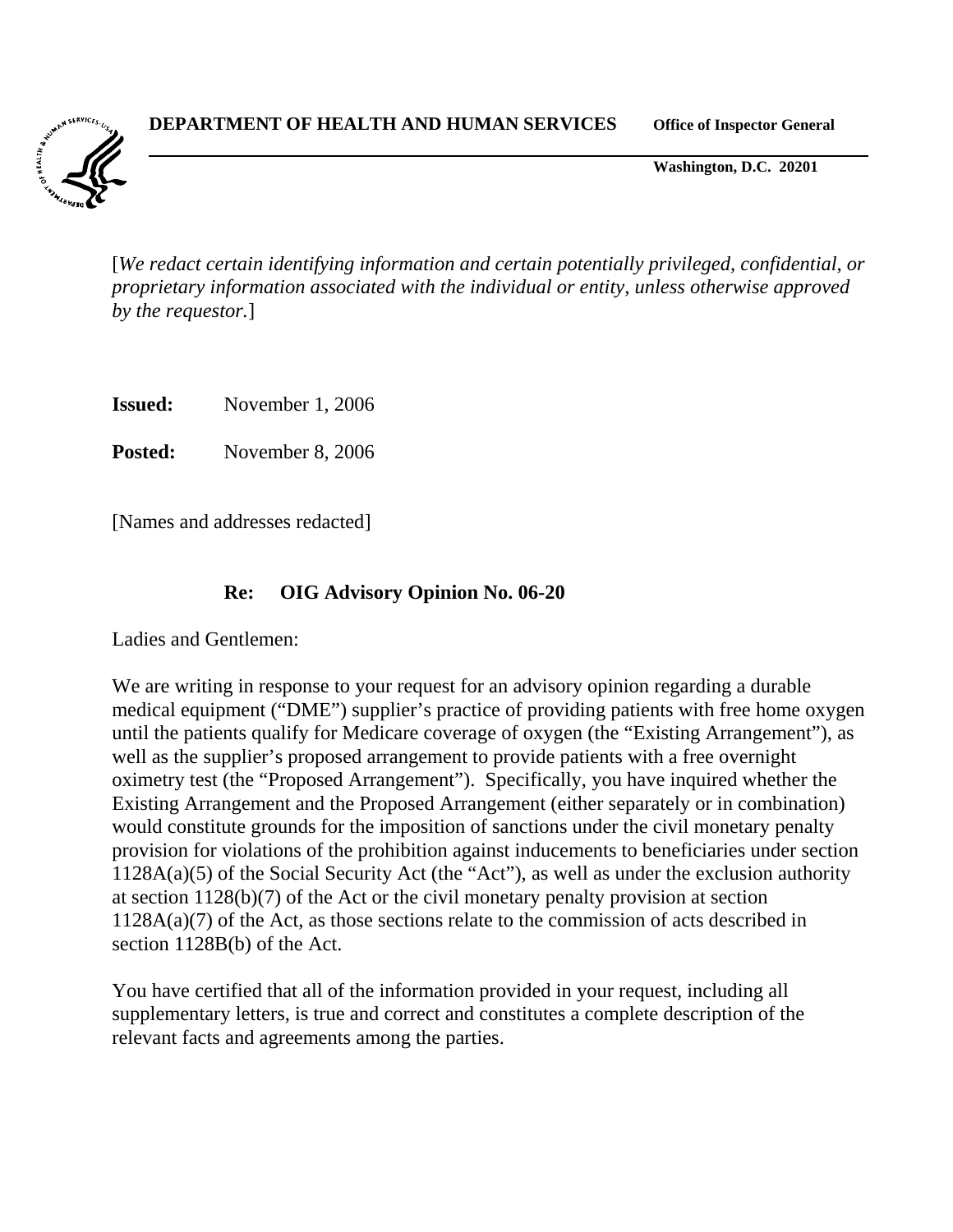Page 2--OIG Advisory Opinion No. 06-20

In issuing this opinion, we have relied solely on the facts and information presented to us. We have not undertaken an independent investigation of such information. This opinion is limited to the facts presented. If material facts have not been disclosed or have been misrepresented, this opinion is without force and effect.

Based on the facts certified in your request for an advisory opinion and supplemental submissions, we conclude that both the Existing Arrangement and the Proposed Arrangement (separately or in combination) could constitute grounds for the imposition of civil monetary penalties under section 1128A(a)(5) of the Act (the "CMP"). We also conclude that the Existing Arrangement and the Proposed Arrangement (separately or in combination) potentially generate prohibited remuneration under the anti-kickback statute, and that the Office of Inspector General ("OIG") could potentially impose administrative sanctions on [names redacted] under sections  $1128(b)(7)$  or  $1128A(a)(7)$  of the Act (as those sections relate to the commission of acts described in section 1128B(b) of the Act) in connection with the Existing Arrangement or the Proposed Arrangement, or both. Any definitive conclusion regarding the existence of an anti-kickback violation requires a determination of the parties' intent, which determination is beyond the scope of the advisory opinion process.

This opinion may not be relied on by any persons other than [names redacted], the requestors of this opinion, and is further qualified as set out in Part IV below and in 42 C.F.R. Part 1008.

# **I. FACTUAL BACKGROUND**

[Name redacted] owns [name redacted]. The two companies (collectively referred to as "Requestor") operate as DME suppliers, furnishing, among other things, home oxygen products and services to a national patient population that includes Medicare and Medicaid program beneficiaries. Requestor seeks our opinion regarding two arrangements, one existing and one proposed, involving home oxygen and oximetry testing.

By way of background, the Medicare program does not cover physician-prescribed home oxygen unless the coverage is justified by an oximetry test measuring blood-oxygen levels.1 The oximetry test cannot be conducted by a DME supplier.<sup>2</sup> According to Requestor, the time lag from when the physician orders the test until the beneficiary actually completes his

<sup>&</sup>lt;sup>1</sup>See Medicare Coverage Issues Manual, Pub. 06, Part 60, Section 60-4.

<sup>&</sup>lt;sup>2</sup>See Medicare Carriers Manual, Pub. 14, Part 3, Chapter 4, Section 4105. An oximetry test administered by a DME supplier cannot qualify a beneficiary for Medicare, nor will Medicare pay for such a test. The rules contain an exception, not relevant here, for DME suppliers that are hospitals.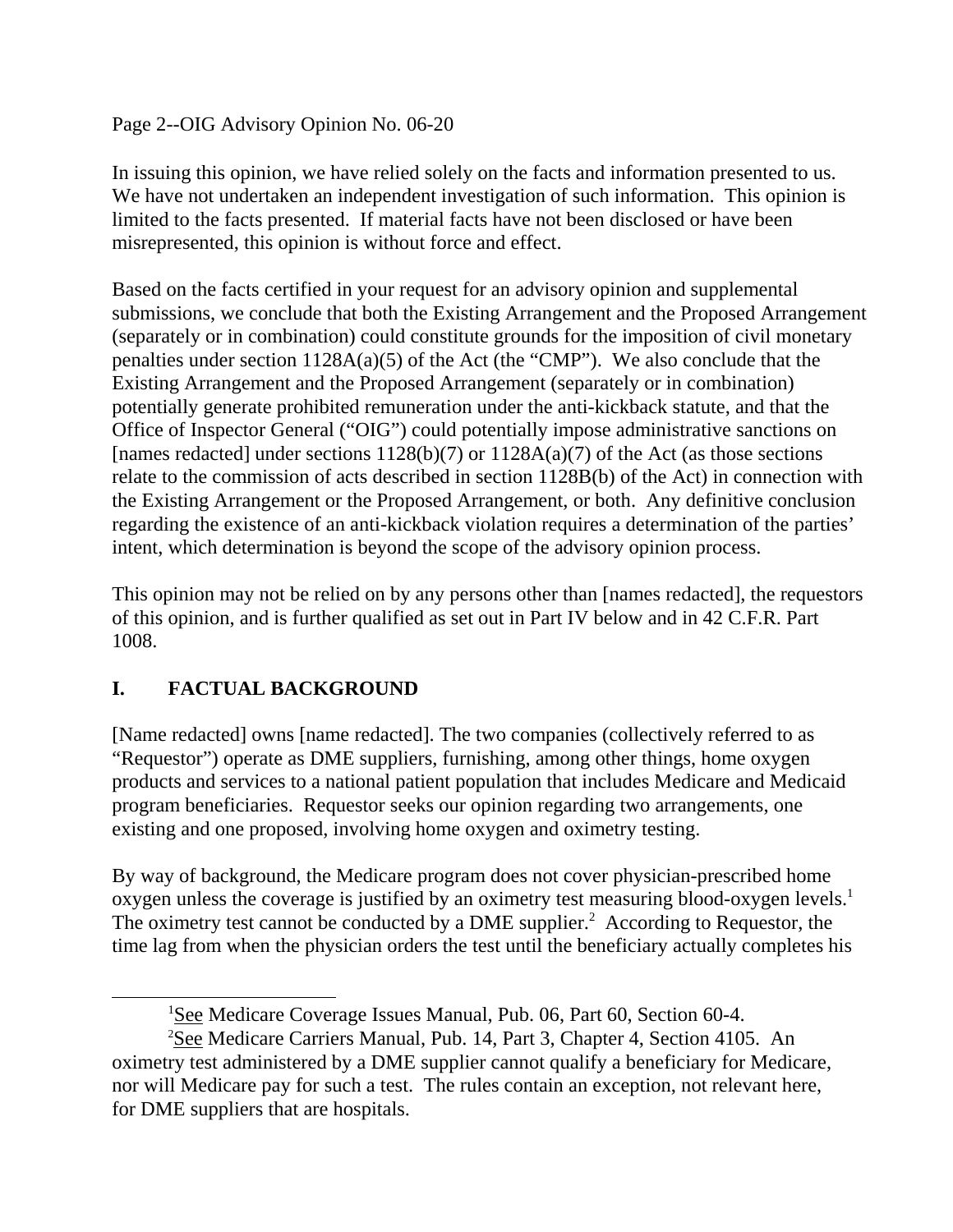Page 3--OIG Advisory Opinion No. 06-20

or her qualifying test can range from a few days to several weeks. The Medicare program does not cover so-called "interim oxygen" ordered or provided before completion of the qualifying test.

#### **A. Requestor's Existing Arrangement**.

Under the Existing Arrangement, Requestor does not charge the beneficiary for interim oxygen delivered to, and set up in, his or her home by Requestor's trained technicians. Beneficiaries typically learn about the free oxygen offer from their physicians. Such arrangements are common practice throughout the home oxygen industry, according to Requestor. Requestor claims it does not affirmatively market the Existing Arrangement to either beneficiaries or physicians. Requestor states that, while it does not volunteer information regarding the Existing Arrangement, it does truthfully respond to inquiries from beneficiaries, physicians, and others when they occur.

### **B. Requestor's Proposed Arrangement**

Pursuant to the Proposed Arrangement, Requestor would provide beneficiaries with overnight oximetry testing free of charge. While an oximetry test administered by a DME supplier cannot qualify a beneficiary for oxygen coverage by the Medicare program, Requestor claims that it can yield useful preliminary data regarding the beneficiary's nighttime breathing. The testing equipment would be brought to a beneficiary's home on the evening of the test by one of Requestor's technicians. The technician would set up the equipment in the beneficiary's home for overnight use, and would show the beneficiary how to use the equipment. The next day the technician would return to the home to gather the equipment, document the results, and send the results to the patient's requesting physician. The Requestor estimates that the value of overnight oximetry testing is approximately \$22, based on the non-geographically adjusted 2006 Medicare Physician Fee Schedule rates for independent testing facilities.

The Proposed Arrangement, according to Requestor, would not be referenced in any patient communications or marketing materials. Requestor states it would not volunteer information to beneficiaries or physicians regarding the Proposed Arrangement except in response to inquiries. Beneficiaries typically would learn of the Proposed Arrangement from their physicians. Requestor has certified that participants in the Proposed Arrangement would remain free to choose any oxygen supplier and that its standard practice is to provide each participant with a written freedom of choice disclosure.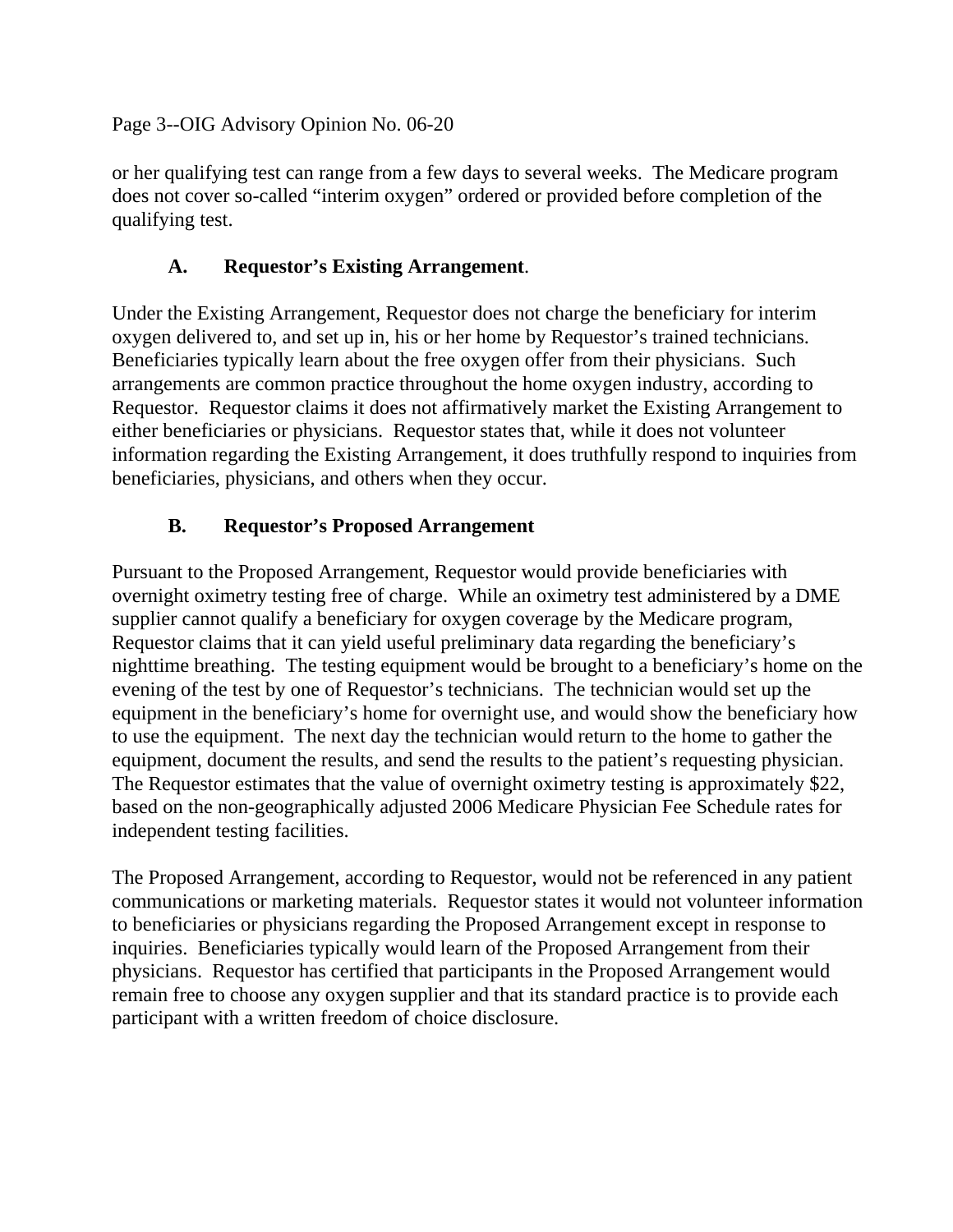# **II. LEGAL ANALYSIS**

### **A. Law**

Section  $1128A(a)(5)$  of the Act (the "CMP") provides for the imposition of civil monetary penalties against any person who gives something of value to a Medicare or Medicaid program beneficiary that the benefactor knows or should know is likely to influence the beneficiary's selection of a particular provider, practitioner, or supplier of any item or service for which payment may be made, in whole or in part, by Medicare or Medicaid. The OIG may also initiate administrative proceedings to exclude such party from the Federal health care programs. Section 1128A(i)(6) of the Act defines "remuneration" for purposes of section 1128A(a)(5) as including "transfers of items or services for free or for other than fair market value." The OIG has previously taken the position that "incentives that are only nominal in value are not prohibited by the statute,"<sup>3</sup> and has interpreted "nominal value to be no more than \$10 per item, or \$50 in the aggregate on an annual basis."4

The anti-kickback statute makes it a criminal offense knowingly and willfully to offer, pay, solicit, or receive any remuneration to induce or reward referrals of items or services reimbursable by a Federal health care program. See section 1128B(b) of the Act. Where remuneration is paid purposefully to induce or reward referrals of items or services payable by a Federal health care program, the anti-kickback statute is violated. By its terms, the statute ascribes criminal liability to parties on both sides of an impermissible "kickback" transaction. For purposes of the anti-kickback statute, "remuneration" includes the transfer of anything of value, directly or indirectly, overtly or covertly, in cash or in kind.

The statute has been interpreted to cover any arrangement where <u>one</u> purpose of the remuneration was to obtain money for the referral of services or to induce further referrals. United States v. Kats, 871 F.2d 105 (9th Cir. 1989); United States v. Greber, 760 F.2d 68 (3d Cir.), cert. denied, 474 U.S. 988 (1985). Violation of the statute constitutes a felony punishable by a maximum fine of \$25,000, imprisonment up to five years, or both. Conviction will also lead to automatic exclusion from Federal health care programs, including Medicare and Medicaid. Where a party commits an act described in section 1128B(b) of the Act, the OIG may initiate administrative proceedings to impose civil monetary penalties on such party under section  $1128A(a)(7)$  of the Act. The OIG may also initiate administrative proceedings to exclude such party from the Federal health care programs under section 1128(b)(7) of the Act.

<sup>&</sup>lt;sup>3</sup>Preamble to the final rule on the CMP, 65 FR 24400, 24410 (April 26, 2000). <sup>4</sup>Id. at 24411.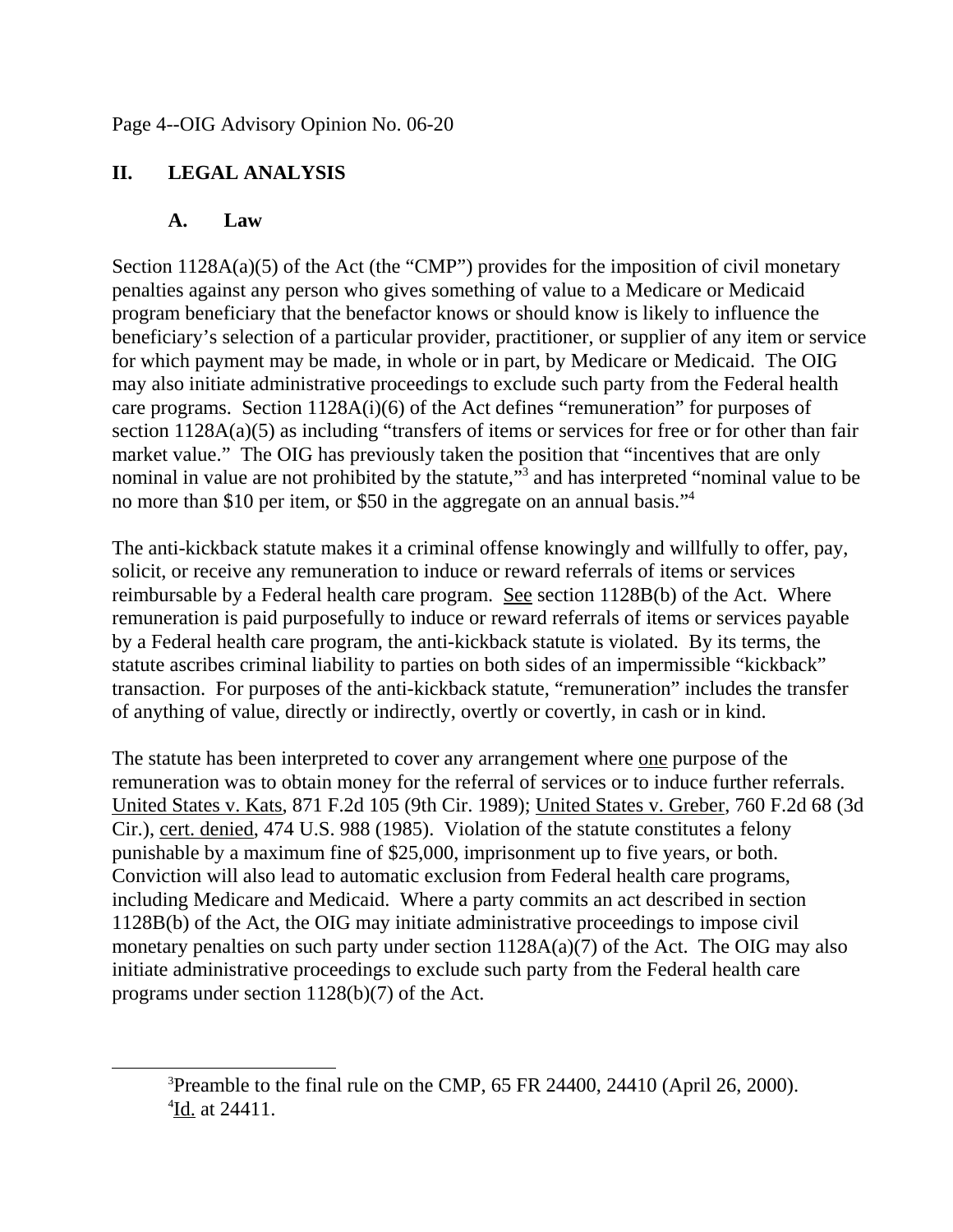Page 5--OIG Advisory Opinion No. 06-20

#### **B. Analysis**

The Existing Arrangement and the Proposed Arrangement implicate both the CMP and the anti-kickback statute. Under the Existing Arrangement, Requestor, a DME supplier, provides beneficiaries who have been prescribed home oxygen therapy with free interim oxygen. Pursuant to the Proposed Arrangement, Requestor would provide beneficiaries who are potential respiratory patients with free overnight oximetry testing. While neither interim oxygen, nor oximetry testing by a DME supplier, are covered by the Medicare program, many of Requestor's other DME and home care goods and services are reimbursable by Federal health care programs. Arrangements whereby a prospective provider or supplier of Federally-payable items and services offers beneficiaries a non-covered item or service free of charge implicate the fraud and abuse laws and must be closely scrutinized.

The threshold question under the CMP is whether the free interim oxygen or oximetry testing provided under the Existing Arrangement or the Proposed Arrangement would constitute remuneration paid to the beneficiaries who receive them. With regard to the free oxygen available under the Existing Arrangement, the answer is clearly affirmative. When evaluating potential remuneration under the CMP, the appropriate focus of inquiry is the value of the gift to the beneficiary. Interim oxygen supplies, which may last a few days to several weeks, have clear and substantial value to the beneficiaries that receive them. Similarly, we conclude that the proposed overnight oximetry tests would also constitute remuneration under the CMP. The Requestor estimates that the test's economic value would be more than nominal. Moreover, and equally importantly, notwithstanding that the tests provided by Requestor would have no value for the purpose of qualifying for Medicare coverage, the Requestor proposes to deliver the testing service to beneficiaries in a manner that would lead a reasonable beneficiary to believe that he or she is receiving a valuable service that may expedite access to covered oxygen supplies and contribute to a successful clinical outcome. No statutory exception to the CMP applies to the free interim oxygen or oximetry testing.

The second question under the CMP is whether the remuneration provided under the Existing Arrangement or the Proposed Arrangement would be likely to influence beneficiaries to select the Requestor as their supplier of oxygen or other Medicare-payable goods and services. For several reasons we believe that the answer is yes. Typically, the beneficiary's own physician will have recommended Requestor for interim oxygen or overnight oximetry. It would be reasonable and probable that a beneficiary would assume that his or her own physician similarly would recommend Requestor's other goods and services. While providing the free interim oxygen or the overnight oximetry, Requestor has or would have the opportunity to initiate a relationship with the beneficiary, and it is reasonable and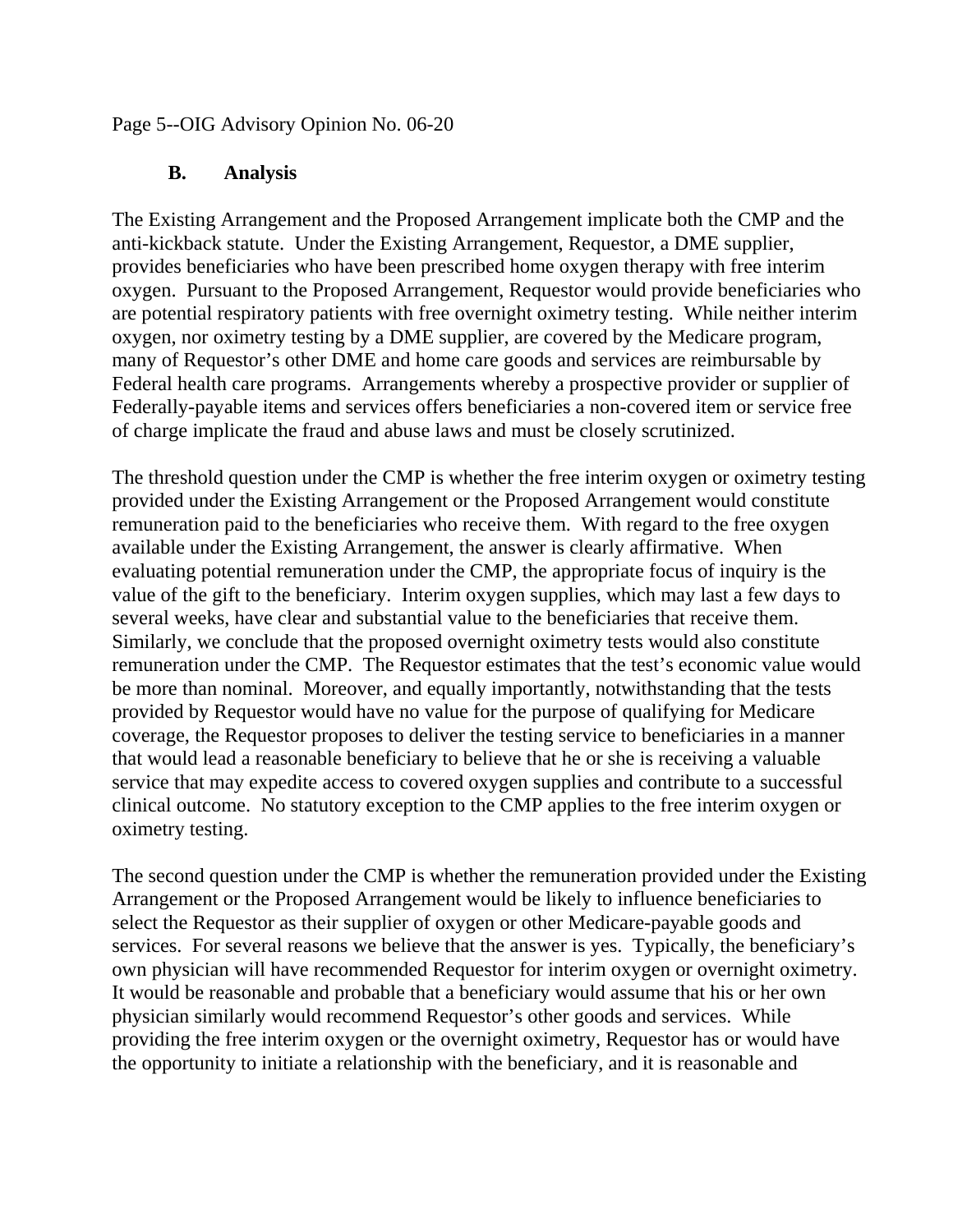#### Page 6--OIG Advisory Opinion No. 06-20

probable that for future purchases the beneficiary would select a supplier with whom he or she is already familiar. The fact that the interim oxygen and the overnight oximetry is or would be offered without charge increases the chances that a beneficiary would take advantage of the offers, thus maximizing opportunities for Requestor to initiate a relationship with the beneficiary prior to his or her selection of a supplier. While the receipt of free interim oxygen or free oximetry testing would not commit beneficiaries to retain Requestor as their supplier for future purchases of oxygen or other Medicare-payable supplies, it is certainly likely to influence them to select Requestor over competitors.<sup>5</sup>

The third and final issue under the CMP is whether the Requestor knows or should know that the provision of items and services under the Existing or Proposed Arrangements would be likely to influence beneficiaries' selection of the Requestor for oxygen or other Medicarepayable supplies. Aspects of the Existing Arrangement's and the Proposed Arrangement's structure and operation – including the offer of oxygen supplies and oximetry testing services without charge, the home delivery or administration of the oxygen supplies and oximetry testing services (also free of charge), and the role of a beneficiary's own physician in recommending Requestor – appear calculated to generate subsequent business for the Requestor. The Existing Arrangement and the Proposed Arrangement are offered to beneficiaries who are being considered for home oxygen therapy, a group that can be expected to require oxygen and other Federally-payable goods and services in the near future.<sup>6</sup> Thus, we believe that it is probable that Requestor knows or should know that the Existing and Proposed Arrangements are, or would be, likely to generate Federally-payable business for the Requestor. It is worth noting, finally, that the Proposed Arrangement poses an additional fraud and abuse risk insofar as it appears to be a thinly veiled scheme to evade the barrier interposed between beneficiaries and oxygen suppliers by the Medicare rule that bars DME suppliers (except hospitals) from performing the oximetry test necessary to qualify a beneficiary for covered oxygen.

For these reasons, we conclude that the Existing Arrangement and the Proposed Arrangement both potentially violate the CMP provision. For the same reasons, we conclude that they

<sup>&</sup>lt;sup>5</sup>Requestor relies on freedom of choice disclosures made to the beneficiaries to safeguard against improper influence. While such disclosures further the desired goal of informed decision-making, we do not believe that such disclosures are sufficient to safeguard against improper beneficiary inducements.

<sup>6</sup> Moreover, we note that free overnight oximetry tests would permit Requestor to identify beneficiaries who would likely qualify for Medicare covered home oxygen on completion of an independent oximetry test, thereby enabling Requestor to target its free interim oxygen to those beneficiaries.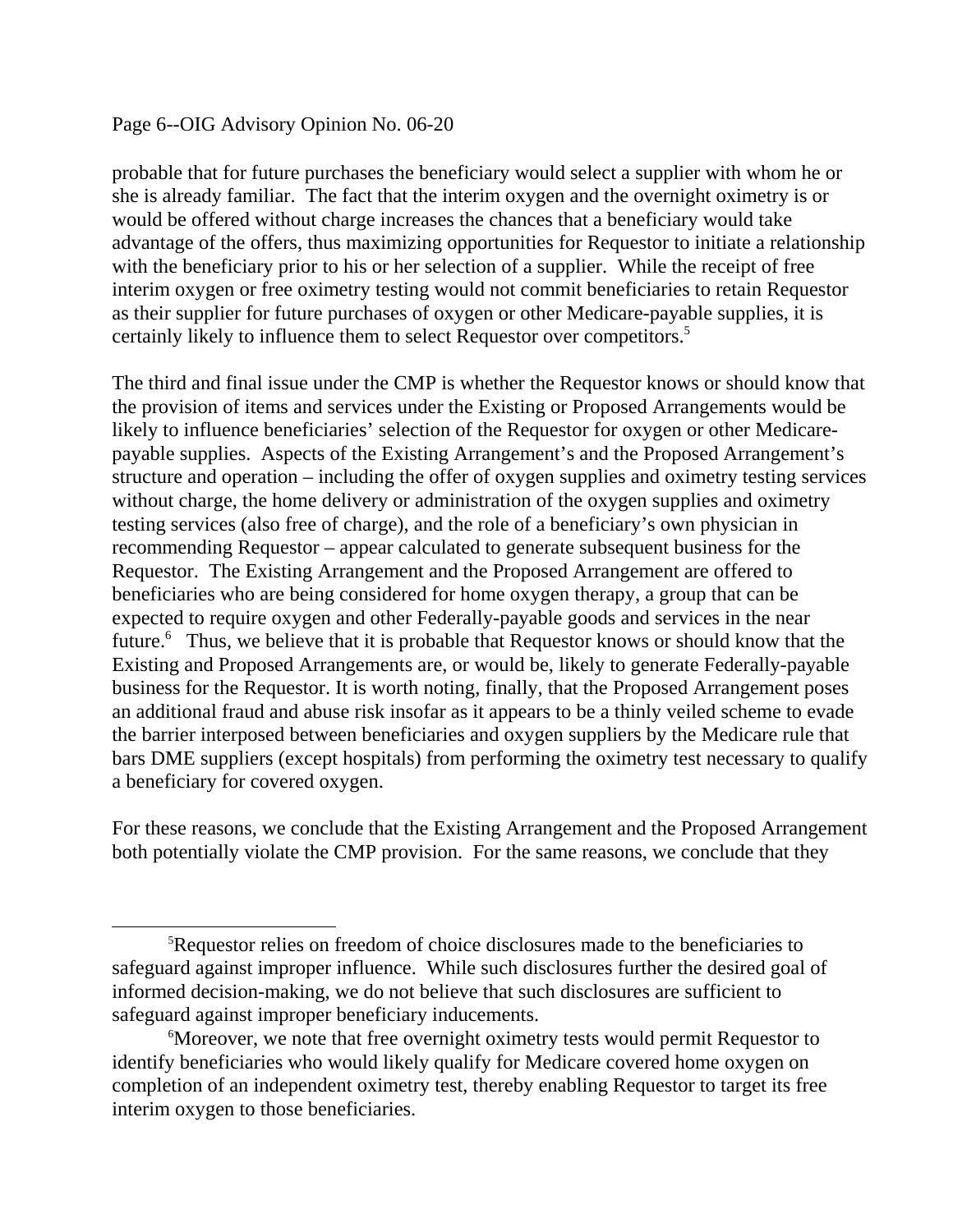Page 7--OIG Advisory Opinion No. 06-20

both potentially violate the anti-kickback statute. Requestor's request letter asked us to review the Existing Arrangement and the Proposed Arrangement both alone and in combination. Since each appears to be problematic on its own, they would also be problematic in combination. $\bar{7}$ 

# **III. CONCLUSION**

Based on the facts certified in your request for an advisory opinion and supplemental submissions, we conclude that the Existing Arrangement and the Proposed Arrangement either alone or in combination could potentially generate prohibited remuneration under the anti-kickback statute and that the OIG could potentially impose administrative sanctions on Requestor under sections 1128(b)(7) or 1128A(a)(7) of the Act (as those sections relate to the commission of acts described in section 1128B(b) of the Act) in connection with the Existing Arrangement and Proposed Arrangement. Any definitive conclusion regarding the existence of an anti-kickback violation requires a determination of the parties' intent, which determination is beyond the scope of the advisory opinion process.

### **IV. LIMITATIONS**

The limitations applicable to this opinion include the following:

- This advisory opinion is issued only to [names redacted], the requestors of this opinion. This advisory opinion has no application to, and cannot be relied upon by, any other individual or entity.
- This advisory opinion may not be introduced into evidence in any matter involving an entity or individual that is not a requestor of this opinion.
- This advisory opinion is applicable only to the statutory provisions specifically noted above. No opinion is expressed or implied herein with respect to the application of any other Federal, state, or local statute, rule, regulation, ordinance, or other law that may be applicable to the Existing Arrangement or the Proposed Arrangement, including, without limitation, the physician selfreferral law, section 1877 of the Act.

<sup>7</sup> We note that nothing in this opinion addresses whether beneficiaries might benefit from interim oxygen or overnight oximetry testing or whether these goods and services could be furnished for an appropriate fee.